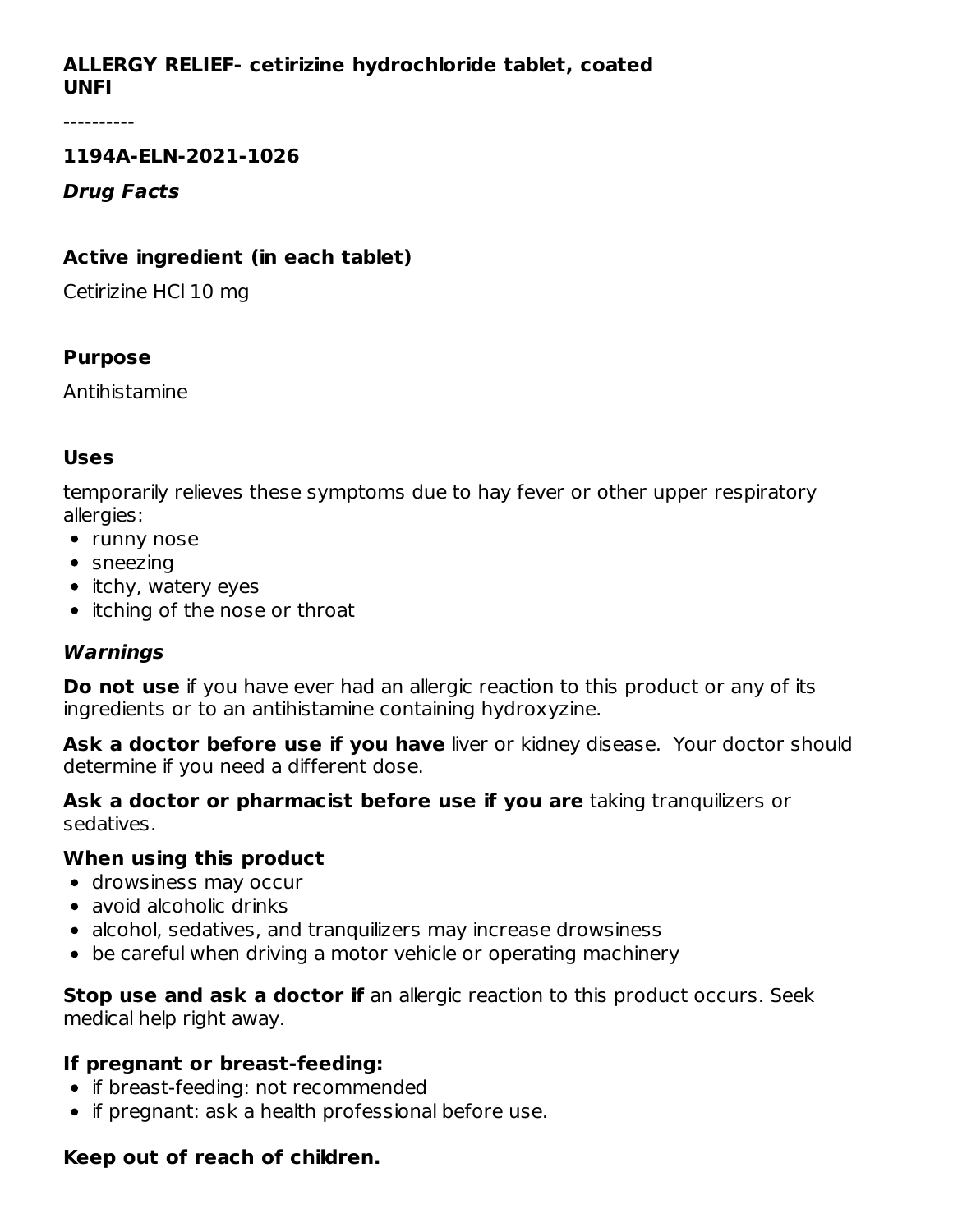In case of overdose, get medical help or contact a Poison Control Center right away. (1- 800-222-1222)

#### **Directions**

| adults and<br>children 6 years<br>and over   | one 10 mg tablet once daily; do not take more than one 10 mg tablet<br>in 24 hours. A 5 mg product may be appropriate for less severe<br>symptoms. |
|----------------------------------------------|----------------------------------------------------------------------------------------------------------------------------------------------------|
| adults 65 years<br>and over                  | ask a doctor                                                                                                                                       |
| children under 6<br>years of age             | ask a doctor                                                                                                                                       |
| consumers with<br>liver or kidney<br>disease | ask a doctor                                                                                                                                       |

#### **Other information**

- store between 20 to 25°C (68 to 77°F)
- retain carton for complete product information and warnings

### **Inactive ingredients**

colloidal silicon dioxide, croscarmellose sodium, hypromellose, lactose monohydrate, magnesium stearate, microcrystalline cellulose, polyethylene glycol, titanium dioxide.

### **Questions or comments?**

1-855-423-2630

### **PRINCIPAL DISPLAY PANEL**

EQUALINE® compare to Zyrtec® Allergy active ingredient\* NDC 41163-197-08 allergy relief cetirizine hydrochloride tablets, 10 mg antihistamine 24 hour indoor and outdoor allergies original prescription strength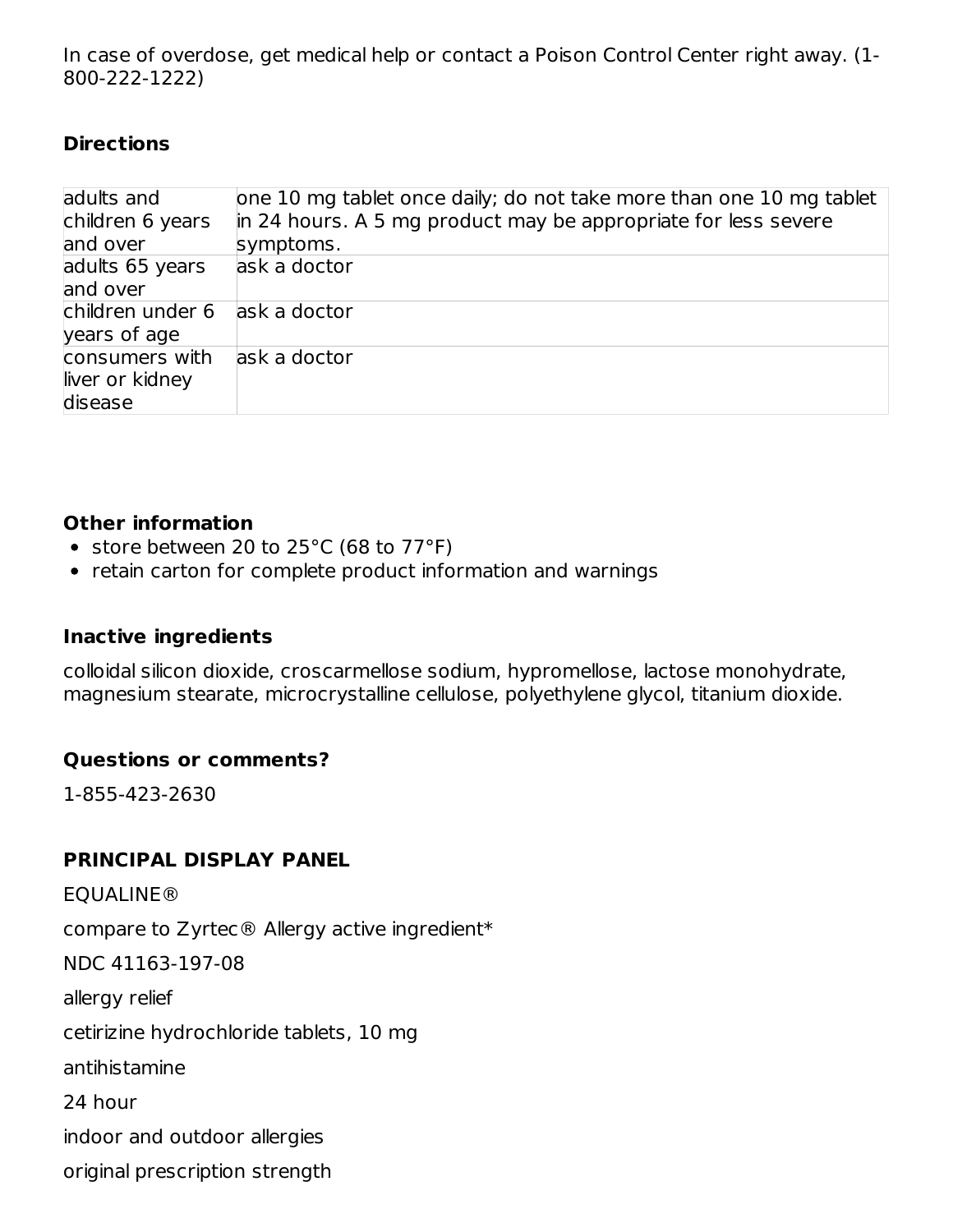for relief of

- •sneezing
- •runny nose
- •itchy, watery eyes
- •itchy throat or nose
- Actual Size
- 120 tablets

| <b>Contractor</b> |                                                                                                                                                                                                                                                                                                                                                                                                                                                                                                                                                                                                                                                                                                                                                                                                                                                                                                                               | nc                                                                                                                                                                                                                                                                                                                                                                                                                                                                                                                                                                                                                                                                                                                                              |                                                                                                                                                                                                                                                               | <b>EQUALINE®</b><br>allergy relief<br>cetirizine hydrochloride<br>tablets, 10 mg<br>antihistamine                                                                                                                                                                                                                                                     | compare to<br><b>Zyrtec®Allergy</b><br>active ingredient."<br>24 hour |                                                                                                                                                                                                                        |
|-------------------|-------------------------------------------------------------------------------------------------------------------------------------------------------------------------------------------------------------------------------------------------------------------------------------------------------------------------------------------------------------------------------------------------------------------------------------------------------------------------------------------------------------------------------------------------------------------------------------------------------------------------------------------------------------------------------------------------------------------------------------------------------------------------------------------------------------------------------------------------------------------------------------------------------------------------------|-------------------------------------------------------------------------------------------------------------------------------------------------------------------------------------------------------------------------------------------------------------------------------------------------------------------------------------------------------------------------------------------------------------------------------------------------------------------------------------------------------------------------------------------------------------------------------------------------------------------------------------------------------------------------------------------------------------------------------------------------|---------------------------------------------------------------------------------------------------------------------------------------------------------------------------------------------------------------------------------------------------------------|-------------------------------------------------------------------------------------------------------------------------------------------------------------------------------------------------------------------------------------------------------------------------------------------------------------------------------------------------------|-----------------------------------------------------------------------|------------------------------------------------------------------------------------------------------------------------------------------------------------------------------------------------------------------------|
|                   | <b>Drug Facts</b><br><b>Active ingredient</b><br>Purpose<br>(in each tablet)<br>Cetinizine HCl 10 mg<br>Anthistamin                                                                                                                                                                                                                                                                                                                                                                                                                                                                                                                                                                                                                                                                                                                                                                                                           | <b>Drug Facts (continued)</b><br>Keep out of reach of children. In case of overdose,<br>get medical help or contact a Poison Control Center<br>right away (1-800-222-1222).                                                                                                                                                                                                                                                                                                                                                                                                                                                                                                                                                                     | <b>EQUALINE®</b>                                                                                                                                                                                                                                              | <b>EQUALINE®</b>                                                                                                                                                                                                                                                                                                                                      | compare to<br><b>Zyrtec®Allergy</b><br>active ingredient*             | <b>EQUALINE®</b>                                                                                                                                                                                                       |
| nc                | Uses<br>temporarily relieves these symptoms due to hay<br>fever or other upper respiratory allergies:<br>a nunny nose<br>a ltchy, watery eyes<br>Riching of the nose or throat<br>sneezing<br>Warnings<br>Do not use if you have ever had an allergic reaction<br>to this product or any of its ingredients or to an<br>antihistamine containing hydroxyzine.<br>Ask a doctor before use if you have liver or<br>kidney disease. Your doctor should determine if you<br>need a different dose.<br>Ask a doctor or pharmacist before use if you are<br>taking tranquilizers or sedatives.<br>When using this product<br>crowsiness may occur = a avoid alcoholic drinks<br>alcohol, sedatives, and tranquilizers may<br>increase drowsiness<br>be careful when driving a motor vehicle or<br>operating machinery<br>Stop use and ask a doctor if an allergic reaction to<br>this product occurs. Seek medical help right away. | <b>Directions</b><br>adults and children<br>one 10 mg tablet once daily; do<br>6 years and over<br>not take more than one 10 mg<br>tablet in 24 hours. A 5 mg<br>product may be appropriate for<br>less severe symptoms.<br>adults 65 years and<br>ask a doctor<br>ow<br>children under 6<br>ask a doctor<br>years of age<br>consumers with liver ask a doctor<br>or kidney disease<br>Other information<br>store between 20-25°C (68-77°F)<br>retain carton for complete product information<br>and warnings<br>Inactive ingredients coloidal silicon<br>dioxide, croscarmellose sodium, hypromellose,<br>lactose monohydrate, magnesium stearate,<br>microcrystalline cellulose, polyethylene glycol,<br><b><i><u>Stanium</u></i></b> dicuide | allergy<br>relief<br>cetirizine hydrochloride<br>tablets, 10 mg<br>antihistamine<br>24 hour<br>indoor and outdoor allergies<br>original prescription strength-<br>for relief of<br>· sneezing<br>· runny nose<br>- itchy, watery eyes<br>itchy throat or nose | allergy relief<br>cetirizine hydrochloride<br>tablets, 10 mg<br>antihistamine<br>24 hour<br>indoor and outdoor allergies<br>original prescription strength<br>for relief of<br>· sneezing<br>· runny nose<br>· itchy, watery eyes<br>· itchy throat or nose                                                                                           | 24 hour<br>for relief of<br>· sneezing                                | allergy<br>relief<br>cetirizine hydrochloride<br>tablets, 10 mg<br>antihistamine<br>indoor and out door allergie.<br>original prescription strength-<br>· runny nose<br>- itchy, watery eyes<br>- itchy throat or nose |
|                   | If pregnant or breast-feeding:<br>a if breast-feeding: not recommended<br>If if pregnant: ask a health professional before use.                                                                                                                                                                                                                                                                                                                                                                                                                                                                                                                                                                                                                                                                                                                                                                                               | Questions or comments?<br>1-855-423-2630                                                                                                                                                                                                                                                                                                                                                                                                                                                                                                                                                                                                                                                                                                        | 120 tablets                                                                                                                                                                                                                                                   | 120 tablets                                                                                                                                                                                                                                                                                                                                           | Actual Size                                                           | 120 tablets                                                                                                                                                                                                            |
| <b>Stationary</b> |                                                                                                                                                                                                                                                                                                                                                                                                                                                                                                                                                                                                                                                                                                                                                                                                                                                                                                                               | nc                                                                                                                                                                                                                                                                                                                                                                                                                                                                                                                                                                                                                                                                                                                                              |                                                                                                                                                                                                                                                               | This product is not manufactured or<br>DISTRIBUTED BY UNFI<br>distributed by McNeil Consumer Healthcare,<br>PROVIDENCE, RI 02908 USA<br>distributor of Zyrtec® Allergy.<br>PRODUCT OF INDIA<br>Like it or let us make it right.<br>DO NOT USE IF IMPRINTED SEAL<br>That's our quality promise.<br>UNDER CAP IS BROKEN OR MISSING<br>855-423-2630<br>礈 | F1194A08ELN R0                                                        |                                                                                                                                                                                                                        |

| <b>ALLERGY RELIEF</b><br>cetirizine hydrochloride tablet, coated                         |                          |                           |                                           |               |                  |  |
|------------------------------------------------------------------------------------------|--------------------------|---------------------------|-------------------------------------------|---------------|------------------|--|
|                                                                                          |                          |                           |                                           |               |                  |  |
| <b>Product Information</b>                                                               |                          |                           |                                           |               |                  |  |
| <b>Product Type</b>                                                                      | HUMAN OTC DRUG           | <b>Item Code (Source)</b> |                                           | NDC:41163-197 |                  |  |
| <b>Route of Administration</b>                                                           | ORAL                     |                           |                                           |               |                  |  |
|                                                                                          |                          |                           |                                           |               |                  |  |
| <b>Active Ingredient/Active Moiety</b>                                                   |                          |                           |                                           |               |                  |  |
| <b>Ingredient Name</b>                                                                   | <b>Basis of Strength</b> |                           | <b>Strength</b>                           |               |                  |  |
| <b>CETIRIZINE HYDROCHLORIDE (UNII: 640047KTOA) (CETIRIZINE -</b><br>UNII: YO 7261 ME 24) |                          |                           | <b>CETIRIZINE</b><br><b>HYDROCHLORIDE</b> |               | 10 <sub>mg</sub> |  |
|                                                                                          |                          |                           |                                           |               |                  |  |
|                                                                                          |                          |                           |                                           |               |                  |  |